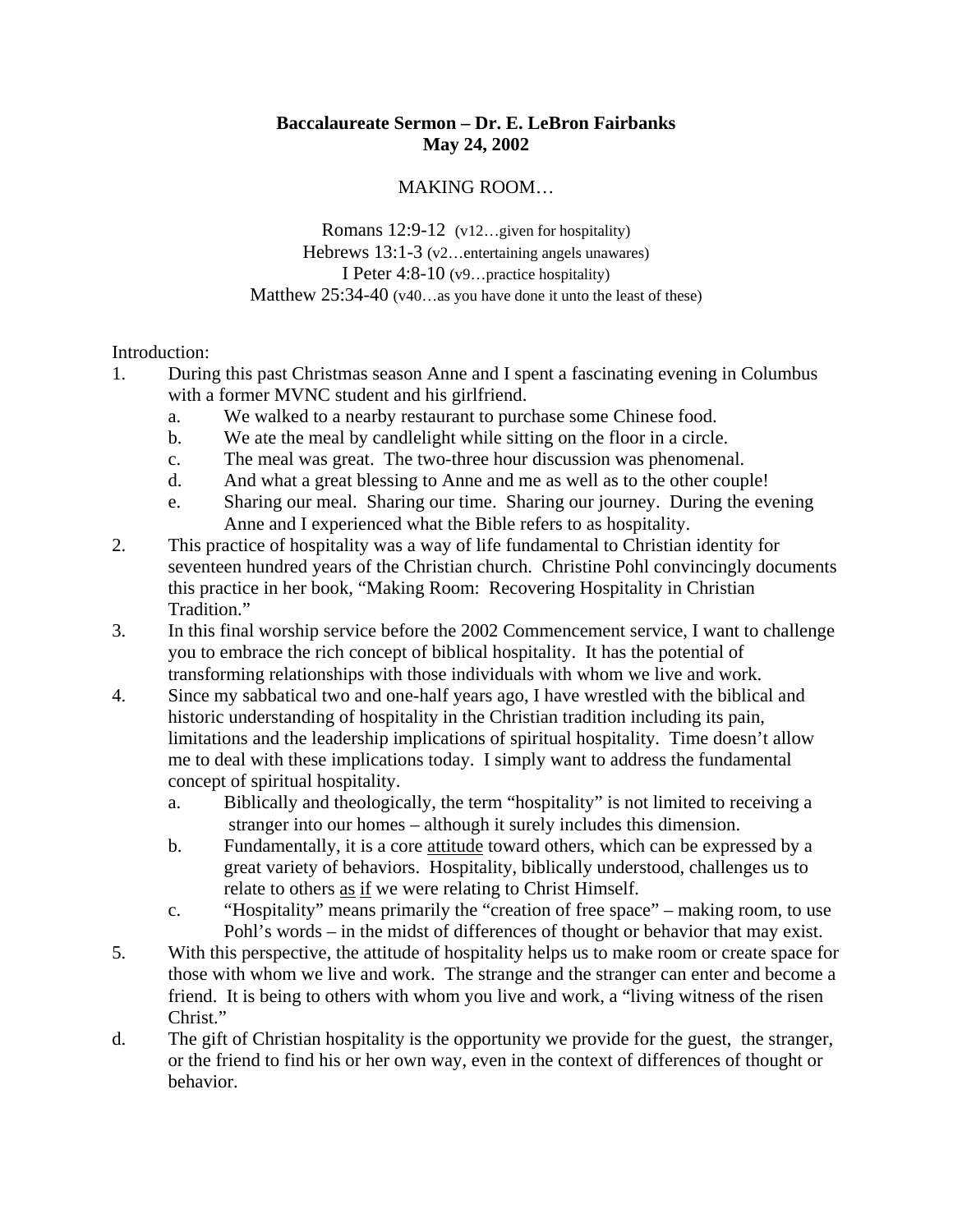- a. It often provides the opportunity for those individuals to enter into deeper contact with himself, or herself, with others, and with God.
- b. The result is often a healing relationship and the creation of a faith community .
- c. Hospitality, Christianly extended, seeks to offer friendship without binding the other, unity without artificiality, freedom without leaving the person alone, faith without cajoling or demeaning, and respect for individual differences.
- 7. The passages of scripture read earlier in this service challenge us to practice hospitality and to be hospitable.
	- a. In so doing, we often serve "angels of God" without even knowing it.
	- b. It is an art that more Christians need to cultivate.

Let me share with you two insights into this fascinating challenge of "spiritual hospitality."

- I. First, the gift of "spiritual hospitality" is a "love gift" to Christ.
	- A. Colossians 3:17, 23-24 reminds us that our service to others is service to the Lord Christ.
		- 1. In our efforts we can be hurt, misunderstood, and rejected or we can be appreciated, affirmed, and accepted. The response, however, doesn't dictate our action. We love because He first loved us.
		- 2. Illustration: When Anne and I moved to Manila, The Philippines, both of us were overwhelmed by the pervasiveness of poverty in the country. The average per capita income was \$700 per year! Anne shared her despair with a Filipina friend, a female dentist. Anne's friend encouraged her to focus on the few she could help, not on the masses she could not help. Anne took her advice and focused on some women in need around us. She bought glasses for one lady, new teeth for another, and for another she sponsored a beauticians course and attended the graduation ceremony. Anne befriended these ladies and invited them often to our home. In serving those ladies, Anne was serving Christ.
	- B. "The mystery of hospitality is how often our small tasks are translated by grace into God's great work."
		- 1. Service to others through hospitality, biblically understood, is service to Christ.
		- 2. Remember the concluding words from Matthew 25 read earlier in the service.

The King will reply, "I tell you the truth, whatever you did for one of the least of these brothers of mine, you did for me."

- C. Our gifts of hospitality to others are not selective "spiritual gifts" given by God to only a few for use in the kingdom.
	- 1. Rather, our gifts of care and concern to others are practical expressions of our love for Christ.
	- 2. For sure, with the commitment to a lifestyle of "spiritual hospitality" comes key questions to each of us:
		- a. What can I do to be hospitable?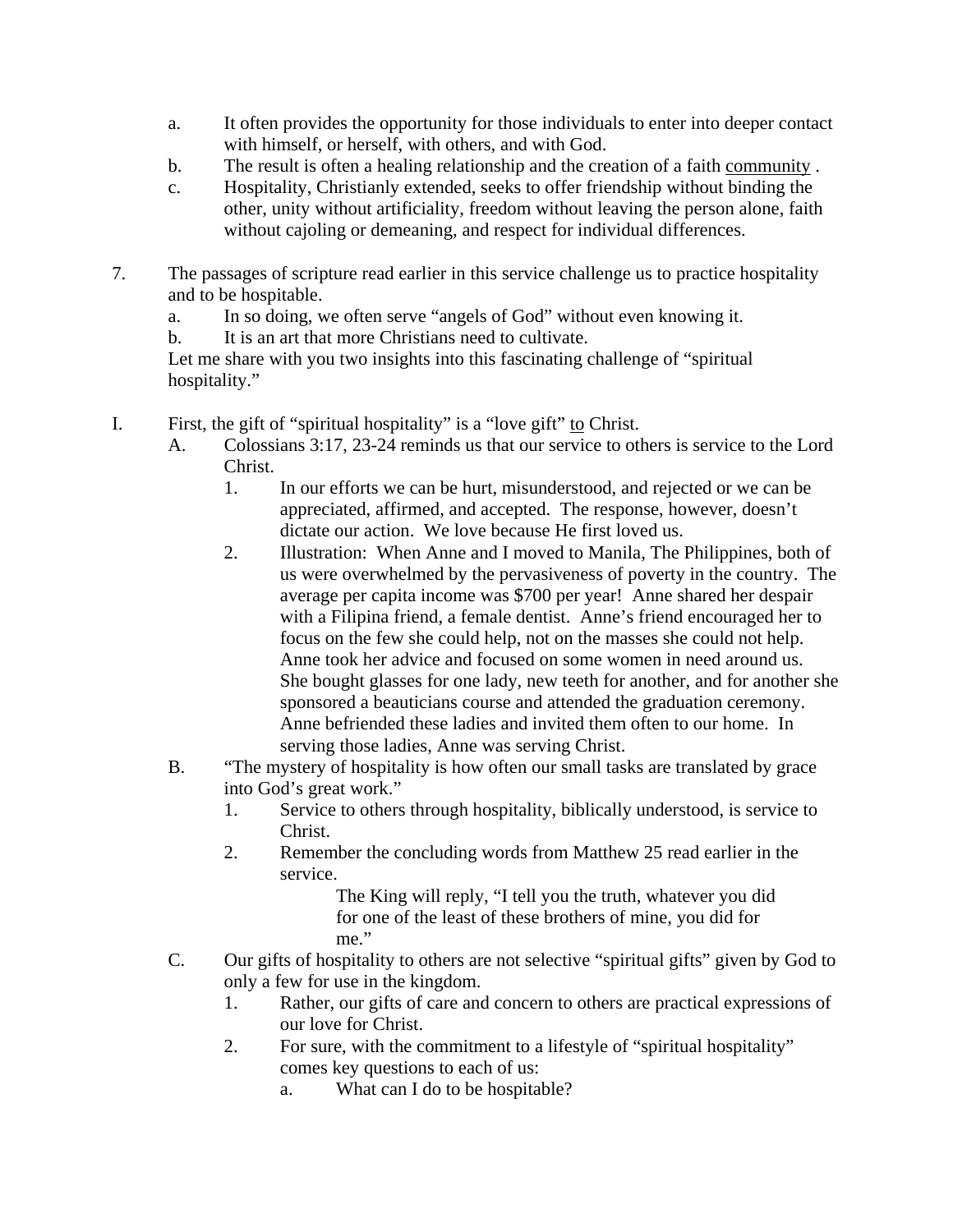- b. How will my attitude of hospitality impact the way I live, learn, and work?
- c. How do I deal with my unfinished agenda for the day when I attempt to "create space" and make room for others and in so doing not accomplish what I think needs to get done?
- 3. These are real life questions with which we must grapple. "Spiritual hospitality" takes time, patience and understanding.
- D. Henri Nouwen begins an article on compassion with an old sufi story of a "watermelon hunter."

Once upon a time, there was a man who strayed from his own country into the world known as the Land of Fools. He soon saw a number of people fleeing in terror from a field where they had been trying to reap wheat. "There is a monster in that field," they told him. He looked and saw that it was a watermelon.

He offered to kill the "monster" for them. When he had cut the melon from its stalk, he took a slice and began to eat it. To his amazement, the people became even more terrified of him than they had been of the melon. They drove him away with pitchforks crying, "He will kill us next, unless we get rid of him."

It so happened that at another time another man also strayed into the Land of Fools, and the same thing started to happen to him. But, instead of offering to help them with the "monster," he agreed with them that it must be dangerous and by tiptoeing away from it with them he gained their confidence. He spent a long time with them in their houses until he could teach them, little by little, the basic facts which would enable them not only to lose their fear of melons, but even to cultivate them themselves. [Idries Shah, *The Way of the Sufi* (New York: E.P. Dutton & Co., Inc., 1970), p. 207ff., quoted by Sheldon B. Kopp, *If You Meet the Buddha on the Road, Kill Him!* (Palo Alto: Science and Behavior Books, Inc., 1972), p.8.]

- E. With which "hunter" do you most identify? By solidarity with the people, trying to understand their concerns and spending quality time with them, the second "hunter" made a profound difference in the lives of the people in the story. He "made room" and "created space" for these people who were different from him.
	- 1. Remember, we serve Christ through "practicing hospitality."
	- 2. In so doing, we assist others in their growth and maturity in Christ.
	- 3. Again, the gift of spiritual hospitality is a love gift to Christ.
- II. Secondly, the "gift of spiritual hospitality" is a love gift from Christ.
	- A. The miracle of miracles is that we are blessed when we reach out to others.
		- 1. Christ turns our "gifts of hospitality" to others into "gifts" from Him to us.
		- 2. We find our Lord in the midst of our service to others.
		- 3. How often we experience God's abiding presence in the midst of our very ordinary expressions of "making room and creating space for those with whom we live and work."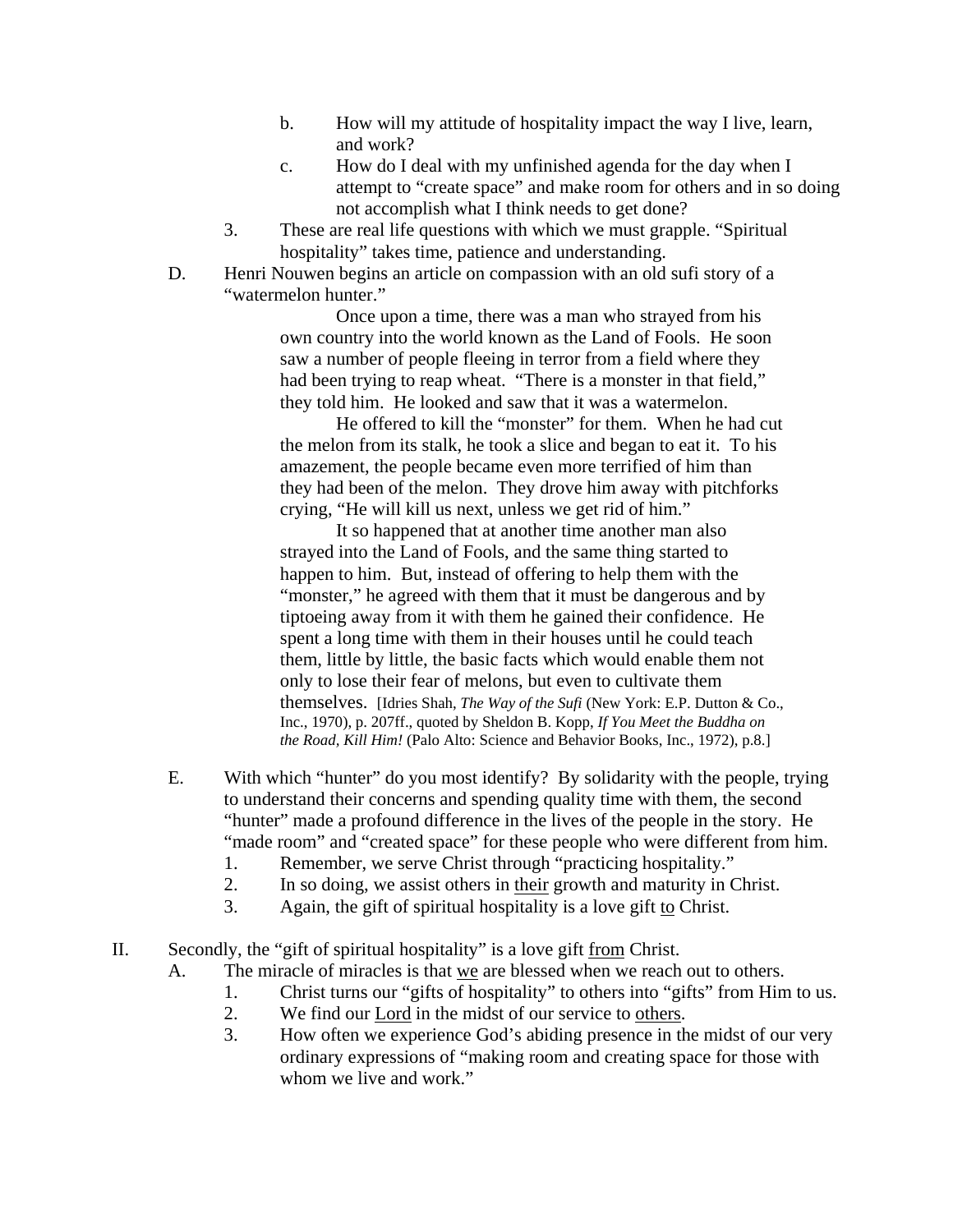- B. Nouwen would define Anne's compassionate actions to the Filipino ladies as "spiritual hospitality" – "being to others what St. John was for his listeners and readers: A living witness of the risen Christ!" A blessing to others perhaps; a "divine yes," for sure, to us!
	- 1. Something happens to us and in us as we reach out to others with gifts of hospitality.
	- 2. What a miracle of God's mercy. His grace flows to us and through us when we work, play and study with "the mind of Christ!"
- C.. Our tendency, however, is to hesitate because we feel our "gifts" are so insignificant.
	- 1. Brennon Manning told us a story several years ago in a chapel service about "The Cracked Pot."

A water-bearer in India had two large pots. Each hung on opposite ends of a pole that he carried across his neck. One of the pots had a crack in it, while the other was perfect. The latter always delivered a full portion of water at the end of the long walk from the stream to the master's house. The cracked pot arrived only half-full. Every day for a full two years, the water-bearer delivered only one and a half pots of water.

The perfect pot was proud of its accomplishments, because it fulfilled magnificently the purpose for which it had been made. But the poor cracked pot was ashamed of its imperfection, miserable that it was to accomplish only half of what it had been made to do.

After the second year of what it perceived to be a bitter failure, the unhappy pot spoke to the water-bearer one day by the stream.

"I am ashamed of myself, and I want to apologize to you," the pot said.

 "Why?" asked the bearer. "What are you ashamed of?"

 "I have been able, for these past two years, to deliver only half my load, because this crack in my side causes water to leak out all the way back to your master's house. Because of my flaws, you have to do all this work and you don't get full value from your efforts," the pot said.

The water-bearer felt sorry for the old cracked pot, and in his compassion, he said, "As we return to the master's house, I want you to notice the beautiful flowers along the path." Indeed, as they went up the hill, the cracked pot took notice of the beautiful wildflowers on the side of the path, bright in the sun's glow, and the sight cheered it up a bit.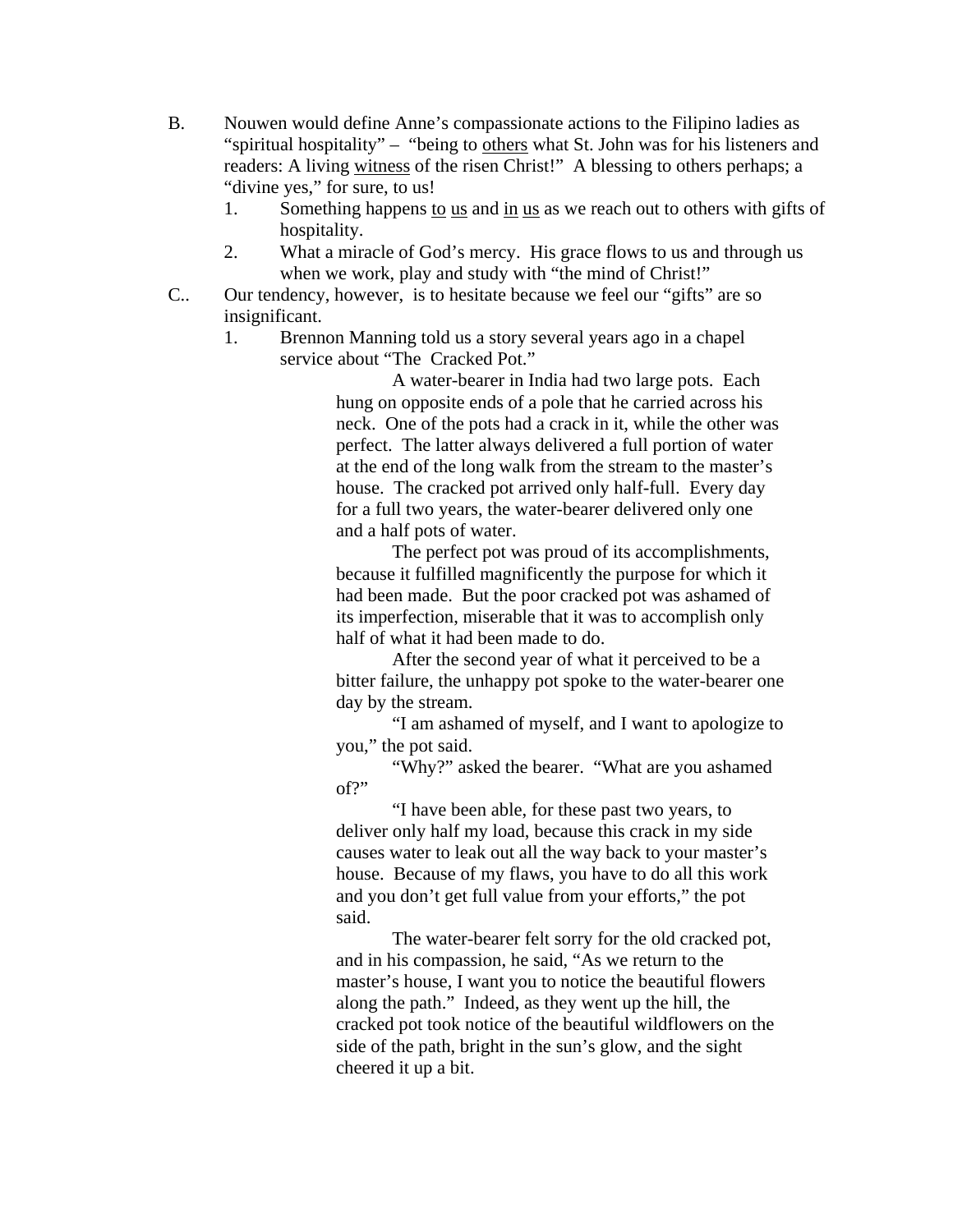But at the end of the trail, it still felt bad that it had leaked out half its load, and so again it apologized to the bearer for its failure.

The bearer said to the pot, "Did you notice that there were flowers only on your side of the path, not on the other pot's side? That is because I have always known about your flaw, and I have taken advantage of it. I planted flower seeds on your side of the path, and every day, as we have walked back from the stream you have watered them. For two years I have been able to pick these beautiful flowers to decorate my master's table. Without you being just the way you are, he would not have had this beauty to grace his house."

- 2. In our efforts at spiritual hospitality, do we sometimes feel like the "cracked pot?" Yes! Yes! Yes! But, God has a way of using our availability and our efforts toward others in ways we could never imagine. And in the process, He blesses us in ways we never dreamed possible!
- D. Again, the gift of hospitality this gift of creating space and making room for others – by grace alone, becomes a love gift from Christ to us.
	- 1. We grow and mature in our faith as we increasingly "practice hospitality."
	- 2. Remember, the miracle of miracles is that we are blessed when we reach out to others in Jesus' name.

In conclusion let me remind you that:

- 1. Fundamentally, hospitality in Christian perspective is much more than being nice and feeding friends.
	- a. It is a way of life for believers and dictates how we approach those with whom we live, work, and serve.
	- b. For the strangers, the disenfranchised and lonely, our family members and friends, creating space and making room for them – this is the essence of hospitality, biblically understood.
	- c. Yet, we experience the "surprises of God" in our lives in the process of enabling others to grow and mature.
	- d. Through "providing space" and "making room" for others to grow, we are given "space" by God to grow and mature in Christlikeness.
- 2. Hospitality, biblically understood is nothing less than the amazing grace of God working in us and through us!
	- a. Let's pursue this nearly forgotten practice in Christian tradition.
	- b. Join me in seeking to discover the rich implications of "spiritual hospitality," especially as it relates to those with whom we work (or will work!).
	- c. Determine, as you leave your alma mater, to increasingly live out the MVNC motto, "To seek to learn is to seek to serve," through practicing hospitality, biblically understood.